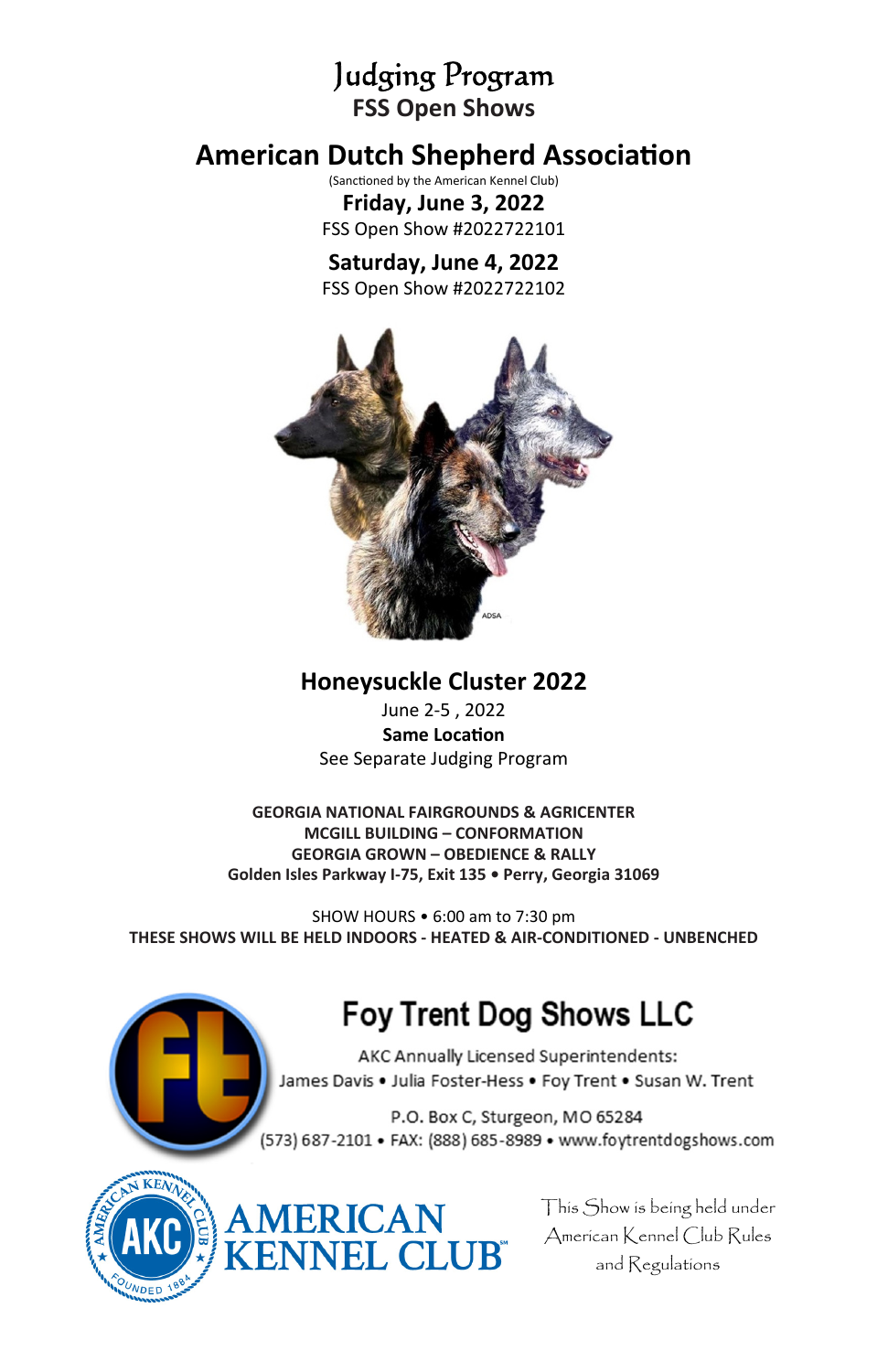#### **ROUTES TO THE SHOW**

I-75 to Exit 135 (Perry). Golden Isles Pkwy east to General Hodges Blvd. Turn right & proceed to West Entrance.

Stay on Golden Isles Pky for RV and Vendor entrance.

#### **AED LocaƟon**

### **AdministraƟve Office at Reaves Arena & Security Building**

**An EMT will be on-site during show hours.** 

# **AFTER HOURS AND WEEKEND EMERGENCIES Show Veterinarian (Emergency)**

*Middle Georgia Veterinary Emergency Center*  **4798 Russell Parkway - Warner Robins, GA Phone: 478-997-6677 HOURS: Mon-Thu 6PM - 8AM; Fri 6PM-Mon 8AM** 

**DIRECTIONS:** Take I-75 North to Exit # 144. Turn right onto Russell Pkwy. Go 2 miles and turn left onto Oxton Ct. (Citgo station on left). Clinic on right.

### **ATTENTION EXHIBITORS**

The Show Site will be available to exhibitors for grooming set up at 12 Noon Wednesday, June 1, 2022. Dogs must be removed from the show site immediately following Best in Show judging on Sunday. Exhibitors are responsible for cleaning up after their dogs everywhere on the show grounds, which includes the entire Fairgrounds.

Grooming will be in Heritage Hall, climate controlled. Bathing facilities will be available. Dogs may be crated & left in the building overnight. Doors will be locked from 11:00 pm to 6:00 am.

#### **NO SAVING SPACES.**

#### **ONLY STACKABLE CRATES ARE ALLOWED IN GROOMING AREAS - NO SOFT-SIDED CRATES! CRATE STACKING IS MANDATORY.**

#### **CRATES SHALL BE MARKED WITH CONTACT NAME AND PHONE NUMBER FOR EMERGENCIES.**

No day crating in the Georgia Grown Building. Temporary crating allowed against the walls ONLY during individual breed judging. Dogs and crates must be removed after Best of Breed judging. NO crates allowed in aisles. No grooming in the Georgia Grown Building. The Show Committees reserve the right to remove crates of anyone not adhering to these guidelines. Dogs may not be left in the Georgia Grown Building overnight. No exercise pens allowed in any building. No living rooms, no mats, crates must be stacked. No play pens or double strollers. No soft sided crates in grooming area.

Dogs allowed in rings during judging only.

Please observe all parking signs. Reserved & Handicap spaces MUST be used only by those with valid permits. Vehicles improperly parked will be towed at owner's expense.

Any person who leaves his motel room in disrepair shall be brought before the Event Show Committee to answer charges. Please remember: as customers of area motels, your responsible conduct ensures continued community support.

**Agricenter regulaƟons do not allow the use of straw, hay or shavings in exercise pens or campsites. The Show CommiƩees will enforce all Agricenter regulaƟons whether published in this premium list or not.** 

All Gift Cards issued as prizes are the sole responsibility of the recipient. Lost, stolen and/or misplaced Gift Cards will not be replaced.

**The Newnan Kennel Club, Inc and the Columbus Kennel Club, Inc., do not agree to arbitrate claims as set forth on the Official AKC entry form for this event.** 

Dogs need be present only for scheduled judging and will be released if not needed for further judging. Dogs allowed in rings during judging only.

New Exhibitor Briefing: Please check the Judging Program for time & place for each club.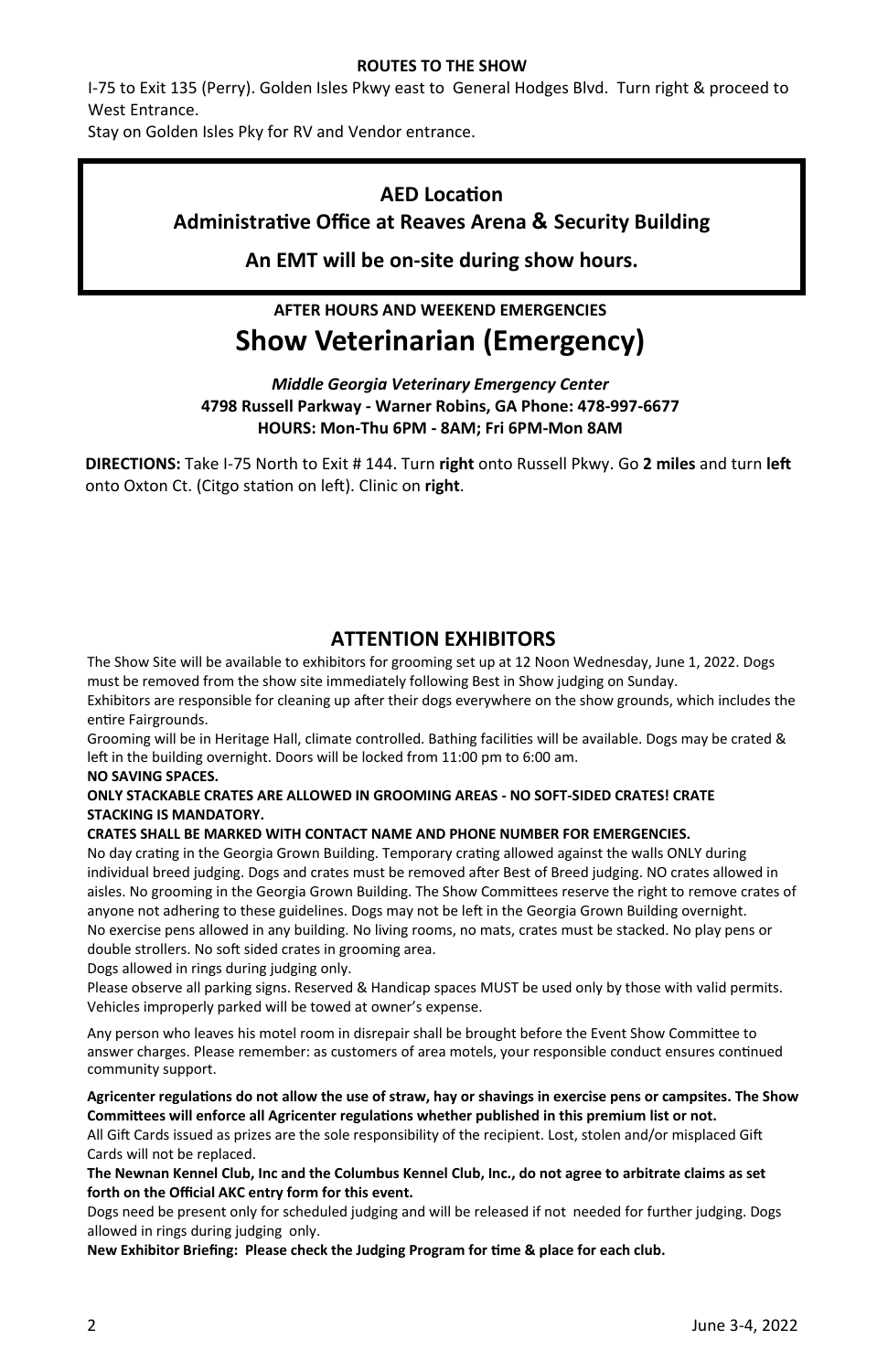# **~ Schedule of Judging ~**

There are 18 dogs entered in this show with a total of 18 entries.

**Friday, June 3, 2022** 



### **Saturday, June 04, 2022**

There are 19 dogs entered in this show with a total of 19 entries.